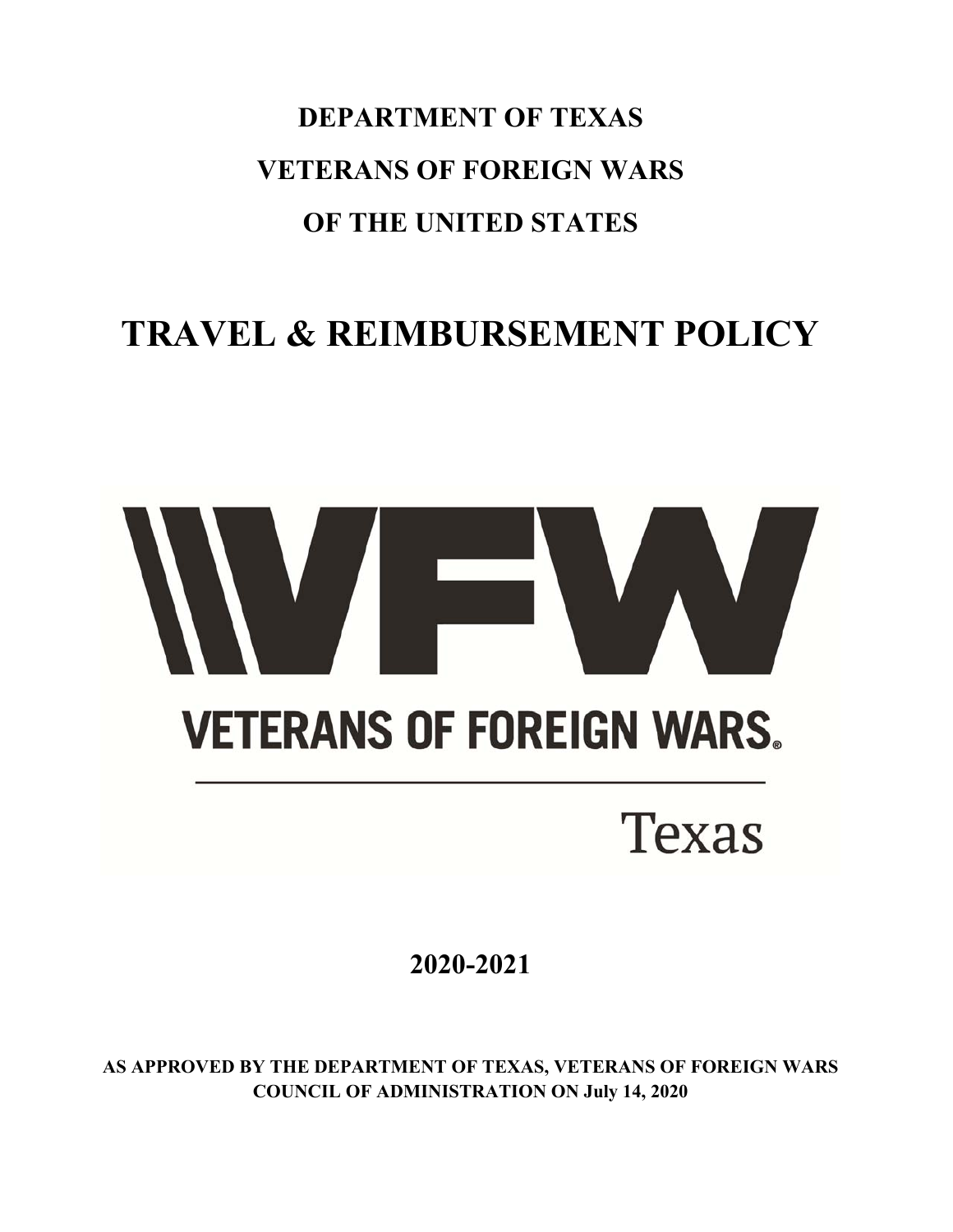# **TEXAS VETERANS OF FOREIGN WARS TRAVEL & REIMBURSEMENT POLICY**

#### **INTRODUCTION**

Expense reimbursement is a method for paying Texas Veterans of Foreign Wars (Texas VFW) state officers, appointees, members and employees back when they spend their own money on approved Texas VFW business-related expenses. These expenses include travel, hospitality, and small business-related purchases.

#### **POLICY STATEMENT**

Texas VFW's expense reimbursements plan follows the requirements of the Internal Revenue Service Code Section 62 on Accountable Plans.

An Accountable Plan is any reimbursement or other expense allowance arrangement that meets all of the following requirements:

**Business connection:** The arrangement provides reimbursements of a Texas VFW state officer, appointee and employee business expenses paid or incurred in the performance of services as an employee.

**Substantiation:** The Texas VFW state officers, appointees and employees must submit information to the Texas VFW sufficient to satisfy the "adequate accounting rules" with respect to travel, entertainment, or other business expenses. For other reimbursed expenses, information must be submitted that is sufficient to enable Texas VFW to identify the specific nature of each expense and to conclude that the expense is an officer, member and employee business expense. Each of the elements of an expenditure or use must be substantiated. Expenses must be substantiated within 30 days of expense.

#### **RESOURCES**

Resources used for this policy were obtained from the Internal Revenue Service, Government Services Administration (GSA), National VFW By-Laws and Manual of Procedure, and Texas VFW By-Laws.

#### **CONTACT FOR QUESTIONS**

Dan West, State Quartermaster. Phone (512) 834-8535, ext. 102, or dan@texasvfw.org.

#### **APPROVED BY**

Texas VFW 2020-2021 Council of Administration on July 14, 2020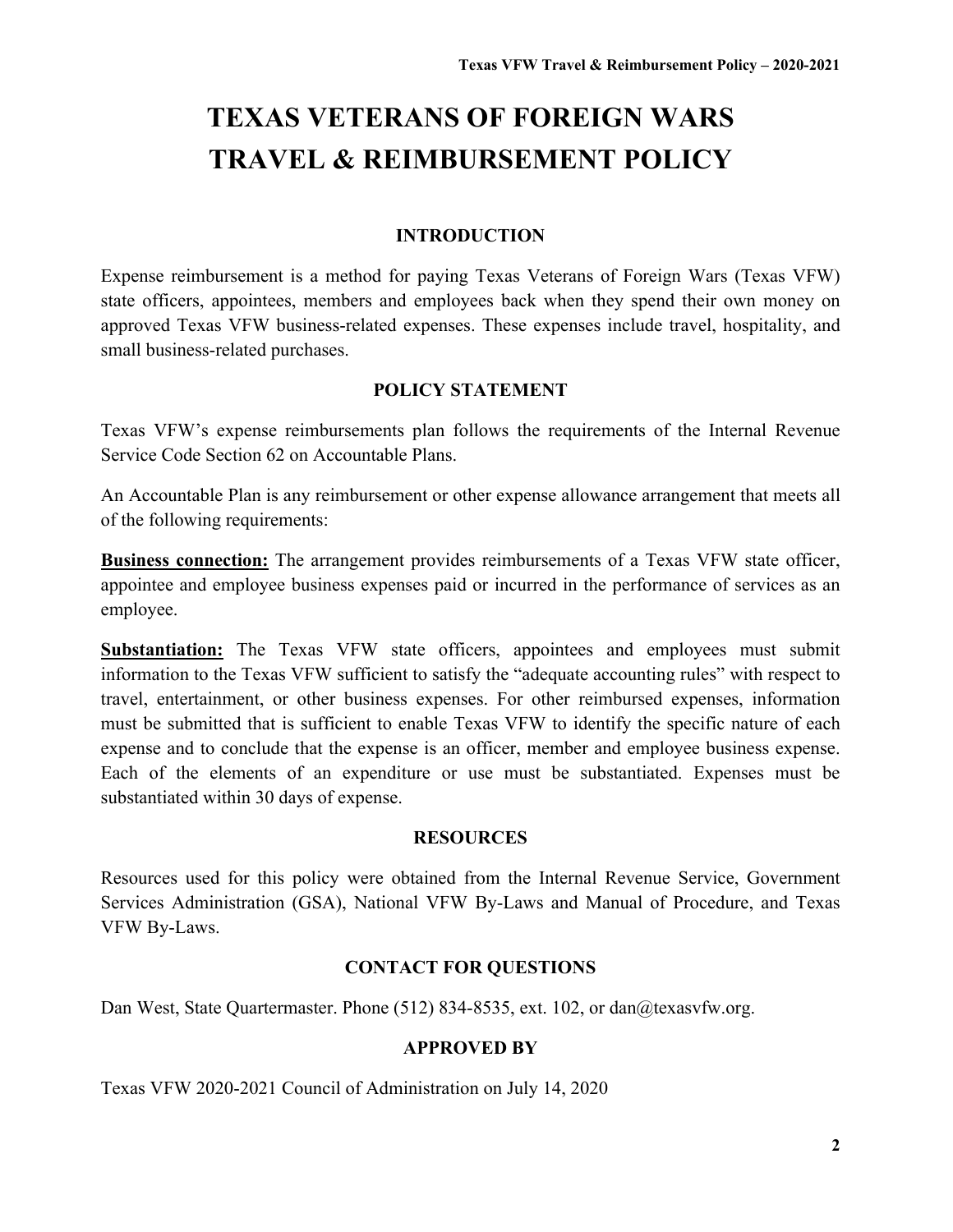#### **TEXAS VFW TRAVEL AND REIMBURSEMENT POLICY STANDARDS**

This section of the Travel and Reimbursement Policy provides the general travel policy guidelines to be used for anyone traveling on behalf of the Texas VFW. Exceptions or additional guidance for specific individuals or group of individuals can be found in the specific policy sections following these General Travel Policy Guidelines.

Within the guidelines established by this policy, the State Quartermaster is instructed to supervise all Texas VFW travel expenditures. Anyone traveling on official VFW business is expected to exercise the same care in incurring expenses that a prudent person would exercise if traveling on personal business. The individual will be responsible for excess costs and any additional expenses incurred for personal preference or convenience.

Only the State Commander has the authority to authorize travel other than that authorized within these guidelines provided such travel does not exceed the annual budget.

If the person authorized to attend a particular event is unable to do so, there will be no substitute person or trip authorized without prior approval from the State Commander nor will duplicate payments be made to an individual serving in dual capacities at any singular event.

Travel situations may arise for which no specific provision is stipulated in this travel policy or in which the policy may work an extreme hardship. Expenses in such situations must be authorized in advance by the State Quartermaster.

Unless otherwise approved by the State Quartermaster, Texas VFW will not pay for any travel expenses in advance. Any approved advance expenses will be reconciled with actual expenditures and receipts after the trip has been completed. Any excess funds from a travel advance will need to be returned to the Texas VFW State Headquarters within 30 days after the trip has been completed.

#### **RESPONSIBILITIES**

All Texas VFW state officers, appointees, members and employees seeking reimbursement of business-related expenses need to be familiar with the Texas VFW's reimbursement policies located on the Texas VFW Website, maintain required receipts, and provide a complete business purpose for the purchase/reimbursement. Texas VFW state officers, appointees and employees must submit expenses for reimbursement within 30 days of the expense.

**State Quartermaster**: Is responsible for reviewing and approving all expense reimbursements used on a reimbursement transaction. They are also responsible for ensuring the business purpose complies with the requirements in the Business Purpose Policy and that receipts supporting the transaction are attached.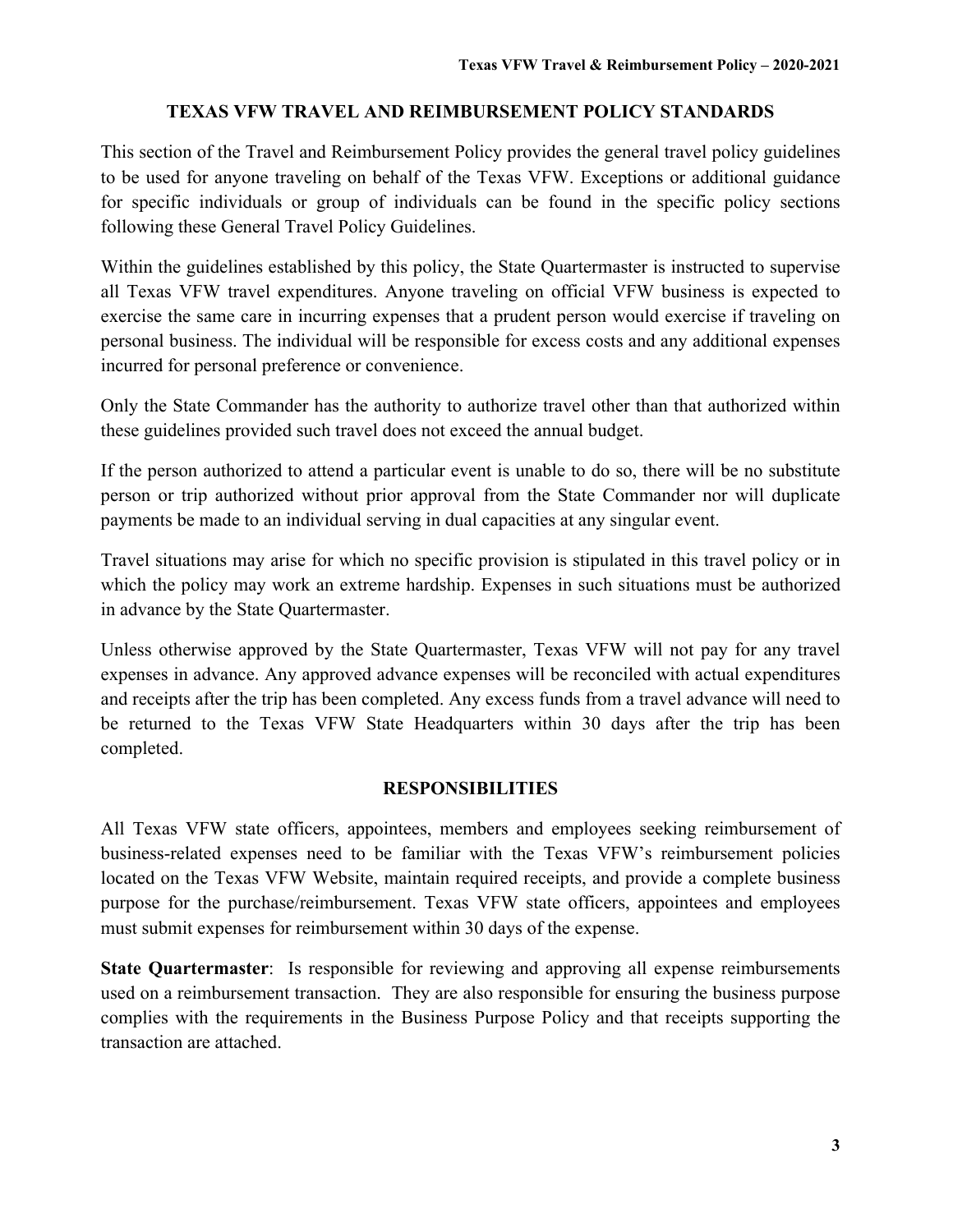**State Commander:** Is responsible for reviewing and approving all expense reimbursements. This review includes approving the purchase and the business purpose of the transaction and can be done after the expense reimbursement has been issued.

IF ANY PURCHASE IS CONSIDERED QUESTIONABLE BY THE STATE QUARTERMASTER AND THE STATE COMMANDER AGREES THAT THE PURCHASE WAS UNAUTHORIZED, THE STATE QUARTERMASTER WILL TAKE ACTION TO DENY REIMBURSEMENT OR IF TEXAS VFW FUNDS HAVE BEEN EXPENDED TO RECOVER SUCH FUNDS!

#### IF YOU ARE NOT SURE, CALL THE STATE QUARTERMASTER!

#### **BUSINESS EXPENSES**

Both IRS regulations and Texas VFW policy require that travel and entertainment expenses be properly documented. If those expenses are not adequately documented, the IRS could take the position that reimbursements made to the employee constitute taxable income to the employee. Additionally, we owe it to our members and donors to manage our finances wisely and in a transparent manner.

Actual reasonable and customary business-related expenses will be reimbursed. For Texas VFW accounting records, receipts must be provided for all expenses. Copies of the passenger portion of airline tickets and any car rental (If authorized) receipts must be attached. Other incidental expenses (such as in-room movies and room service) are considered personal expenses and therefore not reimbursable. A Texas VFW Reimbursement form, along with all receipts, documents and other pertinent information must be completed and forwarded to the State Quartermaster within 30 days of event for reimbursement.

Any claim received at Department Headquarters which does not meet these guidelines as adopted by the Department Council of Administration will not be funded. Claims received in excess of the amount budgeted for the State Commander must be approved by the Council of Administration.

Transactions that are determined to be of personal use or personal benefit will not be reimbursed.

Payment of independent contractor services, made by or on the behalf of any Texas VFW state officer, appointee and employee, without prior written approval from the State Commander and State Quartermaster will not be reimbursed.

Payment of travel expenses for individuals not specifically authorized by this policy will not be reimbursed.

Items that are restricted purchases, as defined in this document are not reimbursable.

The Texas VFW is a tax-exempt organization with a 501 (c) 19 designation from the Internal revenue Service. Purchases for Texas VFW business should be made through one of the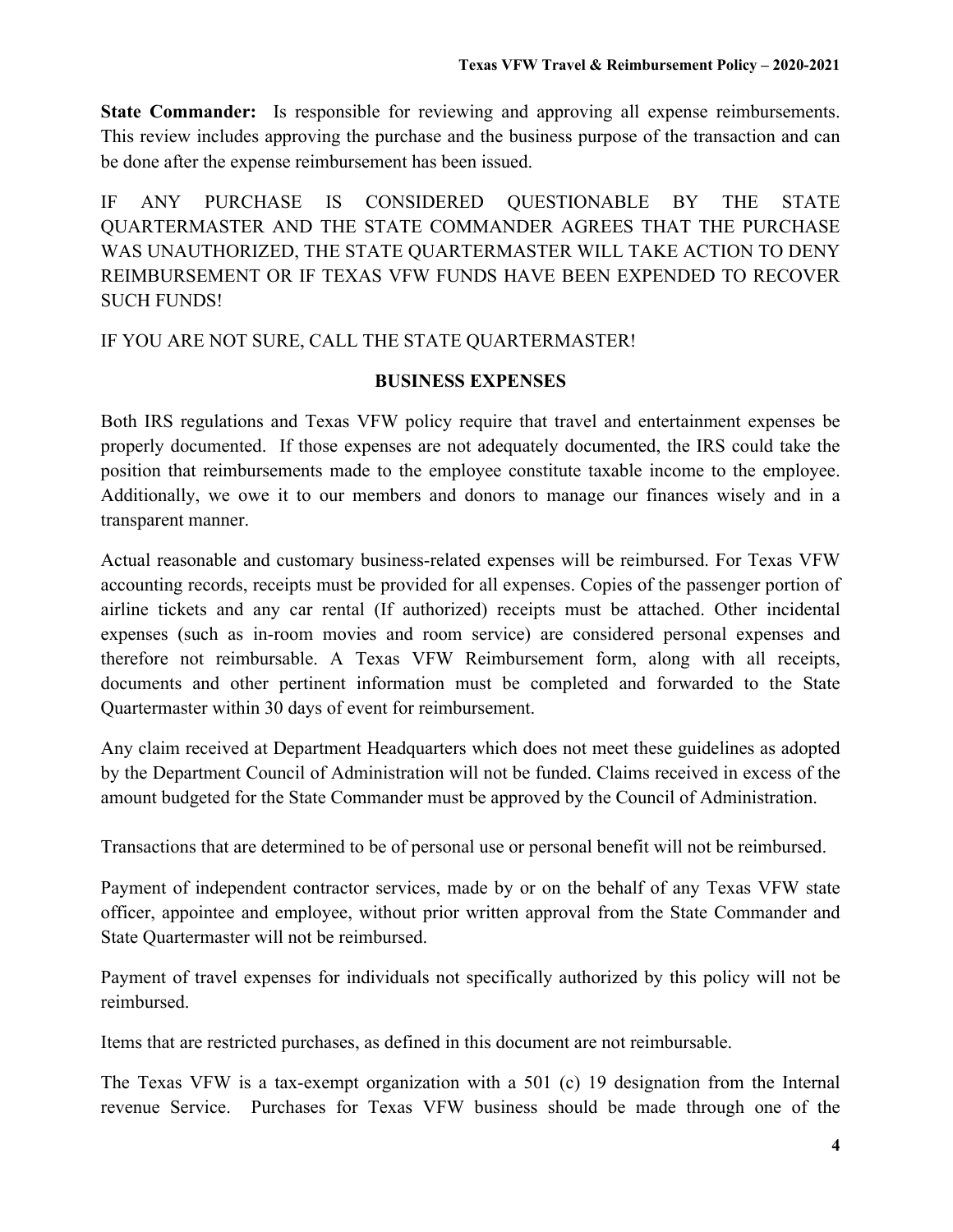acceptable methods to avoid paying any sales tax afforded tax-exempt organizations and support as best as possible our commitment to supporting Veterans owned business.

Before any claim for reimbursement of expenses incurred by any officer is paid, an approved Texas VFW Reimbursement form must be filled out completely, signed, with receipts/supporting documents attached to the Expense Report and forwarded to:

**Department of Texas VFW P.O. Box 14468 Austin, Texas 78761 Attn: State Quartermaster** 

Reimbursement checks will be received within 4-6 weeks of submission to HQ date, assuming all receipts have been provided and there is approval from the required individual/s.

#### **BUSINESS TRAVEL**

With respect to Business Travel, in order to be approved, the IRS requires the following documented information:

- 1) Amount of each separate expenditure (with receipts)
- 2) Time (dates of departure and return)
- 3) Place (destination or locality of travel)
- 4) Business purpose (business reason for travel or nature of business benefit derived or expected to be derived from the travel)

Generally, our Expense Reimbursement Form is designed to elicit this information.

#### **TRAVEL EXPENSES**

All travel paid or reimbursed by the Texas VFW, except as otherwise provided herein, For transportation arrangements made less than 30 days prior to the event, may be made at the lesser of airfare costs had the ticket been purchased 30 days prior to the event or, if driving, the lower of the two, regardless of the transportation used.

If two (2) or more persons travel together in the same vehicle, only one person seeking reimbursement will be entitled to reimbursement.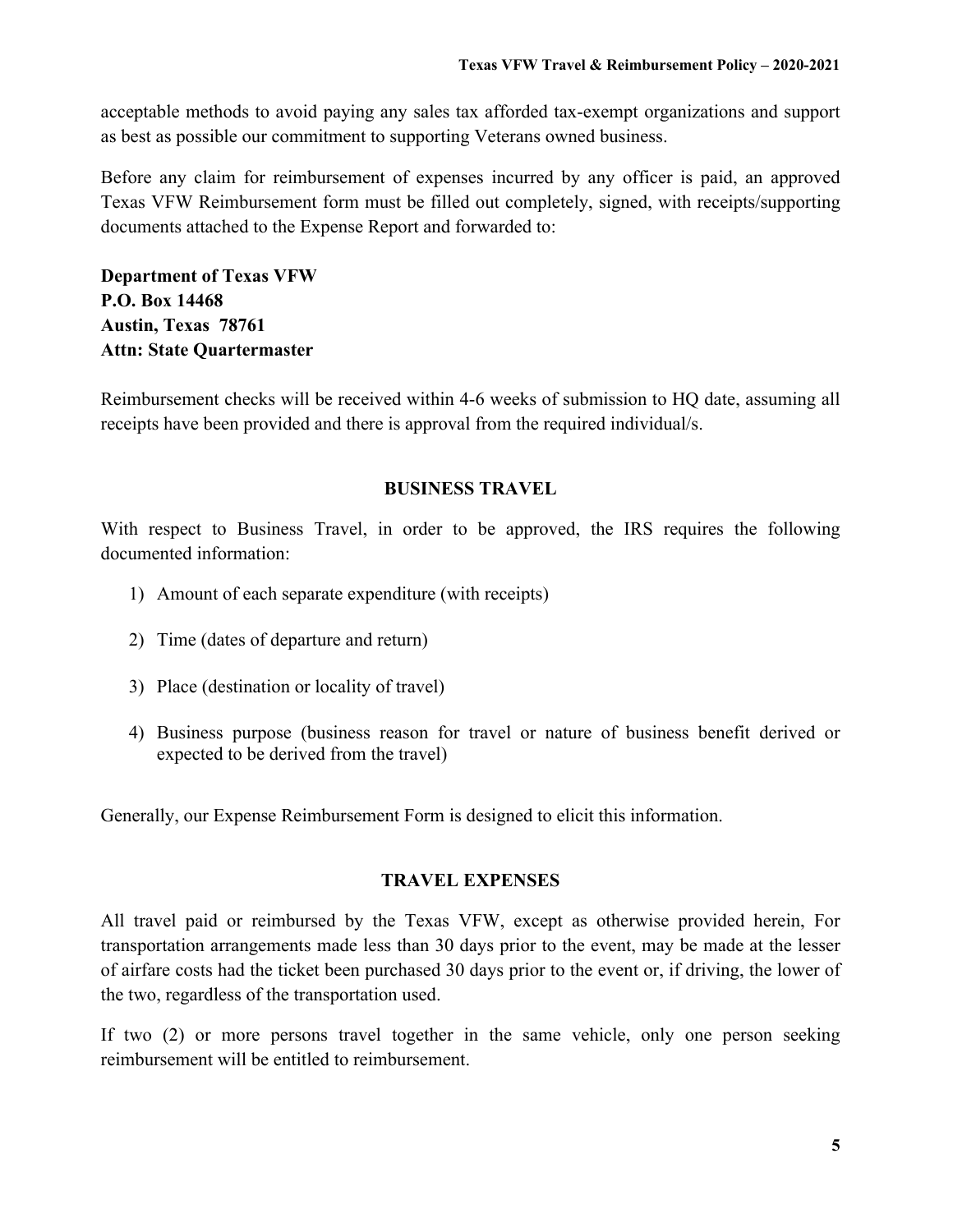Rental vehicles are not authorized without prior approval from both the State Commander and State Quartermaster and if approved my not exceed budgeted amounts.

**AIR TRAVEL** – Economy or Coach Class air travel will be at the lowest available economy or coach class rates as determined by the Texas VFW State Quartermaster.

In addition, Texas VFW will reimburse the costs of not more than 2 checked bags for air travel as long as they not classified as overweight baggage by the airline.

When the core transportation to a VFW event is by air, taxi or rideshare fares to and from airports and hotels and airport parking are considered transportation costs and are reimbursable provided that receipts are submitted with the request for reimbursement.

Airport parking will be reimbursed up to \$25 per day.

Receipts are required for reimbursement. Paper or e-ticket receipts/invoices submitted for reimbursement must contain the following audit elements: Passenger Name, Date(s) of Travel; Origin/Destination of Travel; Fare Basis (coach, business, first class), Ticket Amount, Ticket Number, Credit Card Number charged. Please note that a credit card statement or receipt alone is not sufficient documentation to support airfare expenses.

Tips for reasonable and necessary expenses shall be reimbursed.

**GROUND TRANSPORTATION** - When a personal car is used, the mileage must be furnished and will be reimbursed at the amount approved by the Texas VFW Council of Administration. Auto mileage will be reimbursed for the actual round-trip miles traveled based on the shortest route from the primary residence to the VFW event location.

In all cases mileage will be reimbursed at the lower of actual vehicle mileage reimbursement or lowest available airfare listed 30 days prior to the event.

Taxi and rideshare is also authorized for official VFW business outside of the airport. (e.g. During Washington Legislative Conference or National Convention, transportation from hotel to Capitol/Senate/House building or Convention Center, etc.). But personal travel (e.g. cab for meals) is not. Therefore, the business purpose of the local travel needs to be stated. It can be written on the taxi receipt or on the "Explanation" line on the Reimbursement Form.

### **LODGING EXPENSES**

**Hotel Bills** – Room rates for Texas VFW meetings are usually pre-arranged by the Texas VFW. Amounts in excess of the Texas VFW meeting rate will not be reimbursed. When lodging is not prearranged, traveler should use sound judgment in obtaining good accommodations at reasonable rates. Room rates over the approved rate as listed in this policy must be approved by the State Quartermaster in advance of the stay.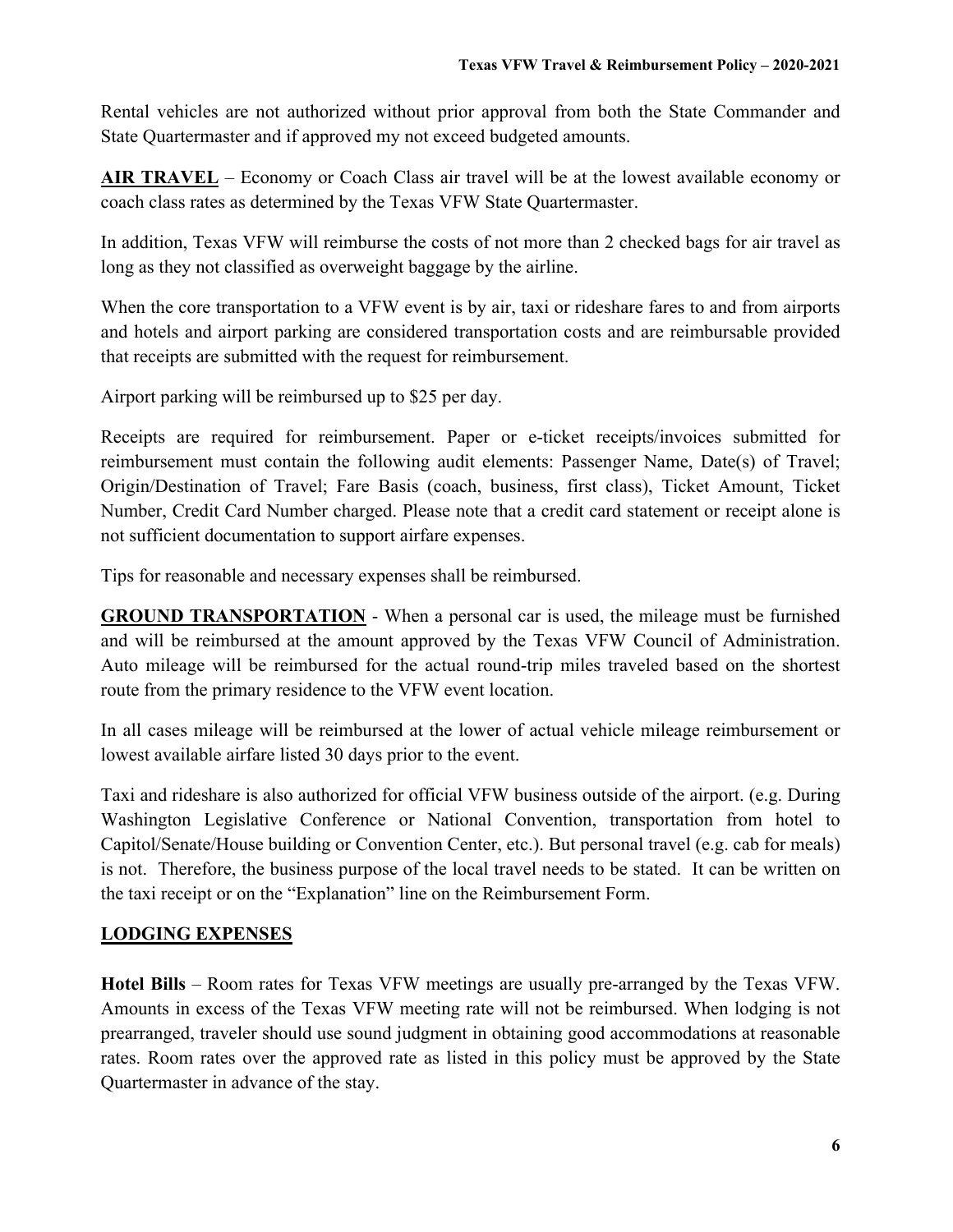It is necessary that the hotel folio be included with the reimbursement expenses. We cannot accept a copy of the credit card statement that just shows the total charge to the hotel. In all cases when a room is provided the costs do not include incidental expenses charged to that room. Reimbursement is for room and tax only. Department will not pay for any hospitality rooms or room upgrades for any member.

If hotel bills have charges for items other than lodging, and reimbursement is being sought for those expenses then those expenses have to be separately identified and we need an explanation of the business purpose of that expenditure. With respect to entertainment and meal expenses that are charged to a room, all of the information required for entertainment expenses must be shown on the hotel bill (e.g. business purpose, identity of persons entertained, etc.) or otherwise reflected on the Expense Reimbursement Form.

Hospitality room for the Department is subject to the annual budget.

Room costs in excess of the established GSA rate as listed in this policy, plus applicable taxes are authorized for VFW events where the designated contracted room rates are higher. (e. g. National Convention, Southern Conference, Legislative Conference, etc.)

Tips for reasonable and necessary expenses may be reimbursed.

#### **ENTERTAINMENT EXPENSES**

Both IRS regulations and Texas VFW policy require that travel and entertainment expenses be documented properly. The amount, time/date, place, business purpose and the name of person(s) who were entertained must be shown and all receipts must be attached. If those expenses aren't adequately documented, the IRS could take the position that reimbursements made to an individual constitute taxable income to the individual.

Treasury Regulation  $\S$  1.274-5T(b)(3) provides the following substantiation requirements for "entertainment" expenses:

1) Amount - Amount of each separate expenditure (with receipts)

2) Time - Date of entertainment

3) Place - Name, if any, address or location, and destination of type of entertainment, such as dinner or theater, if such information is not apparent from the designation of the place

4) Business Purpose - Business reason for the entertainment or nature of business benefit derived or expected to be derived as a result of the entertainment, and the nature of any business discussion or activity.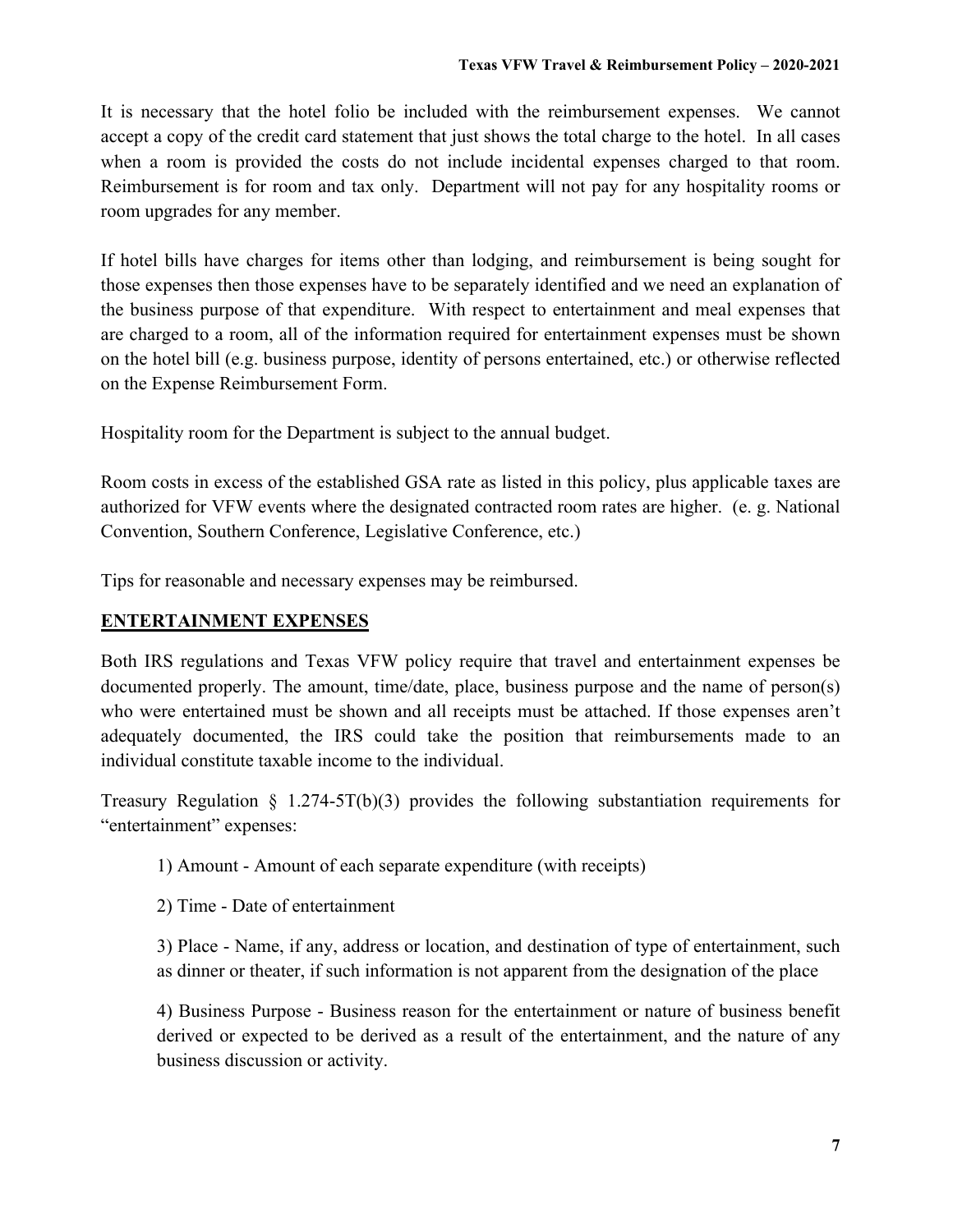5) Business Relationship - Occupation or other information relating to the person or persons entertained, including name, title, or other designation, sufficient to establish business relationship to the taxpayer. Each person included in the entertainment expense needs to be specifically identified.

Basically, we need to identify what was discussed and who it was discussed with sufficiently to relate that discussion to some business purpose of the Texas VFW.

There are two areas which we often fall short with respect to Business Entertainment:

1) **Business Purpose** – We must generally identify what was discussed sufficiently to relate that discussion to some business purpose of VFW. In other words, we must have something in our files that documents why entertaining these folks furthers the interest of the Texas VFW.

2) **Identity of persons entertained** – The IRS regulations indicate that there has to be sufficient identification of persons entertained to show a business relationship. According to the regulations, that would generally be the person's name, title and organization.

#### **PER DIEM (MEAL) EXPENSES**

The Texas VFW will pay a daily per diem allowance for meals and incidental expenses (including normal tips) for Texas VFW official travel that requires overnight lodging away from home. This per diem is in addition to the other reimbursable travel expenses mentioned throughout this policy. The travel allowance will be paid after the travel has occurred.

The Texas VFW will use the lesser of the Government Services Administration (GSA) standard State of Texas per diem allowances for meals or actual incurred meal expenses will be reimbursed for all travel.

Receipts are required for reimbursement. Tips should be noted on meal receipts.

The purchase of alcoholic drinks is authorized as long as they are part of a meal served during a meal by a state licensed (In Texas that agency is the Texas Alcohol Beverage Commission) server of alcoholic drinks for on premises consumption;

The Texas VFW will use the Meals & Incidentals (M&IE) Breakdown section, which will provide the following information:

- 5) M&IE Total this is the full daily amount of per diem that will be paid for a single day of travel when that day is neither the first or last day of travel, nor a day when at least one of the three meals has been provided or reimbursed as part of an entertainment expense.
- 6) Breakfast, lunch, dinner, and incidental expenses these are the separate amounts for each meal and incidentals. If any of these meals are provided as part of your travel, or if you are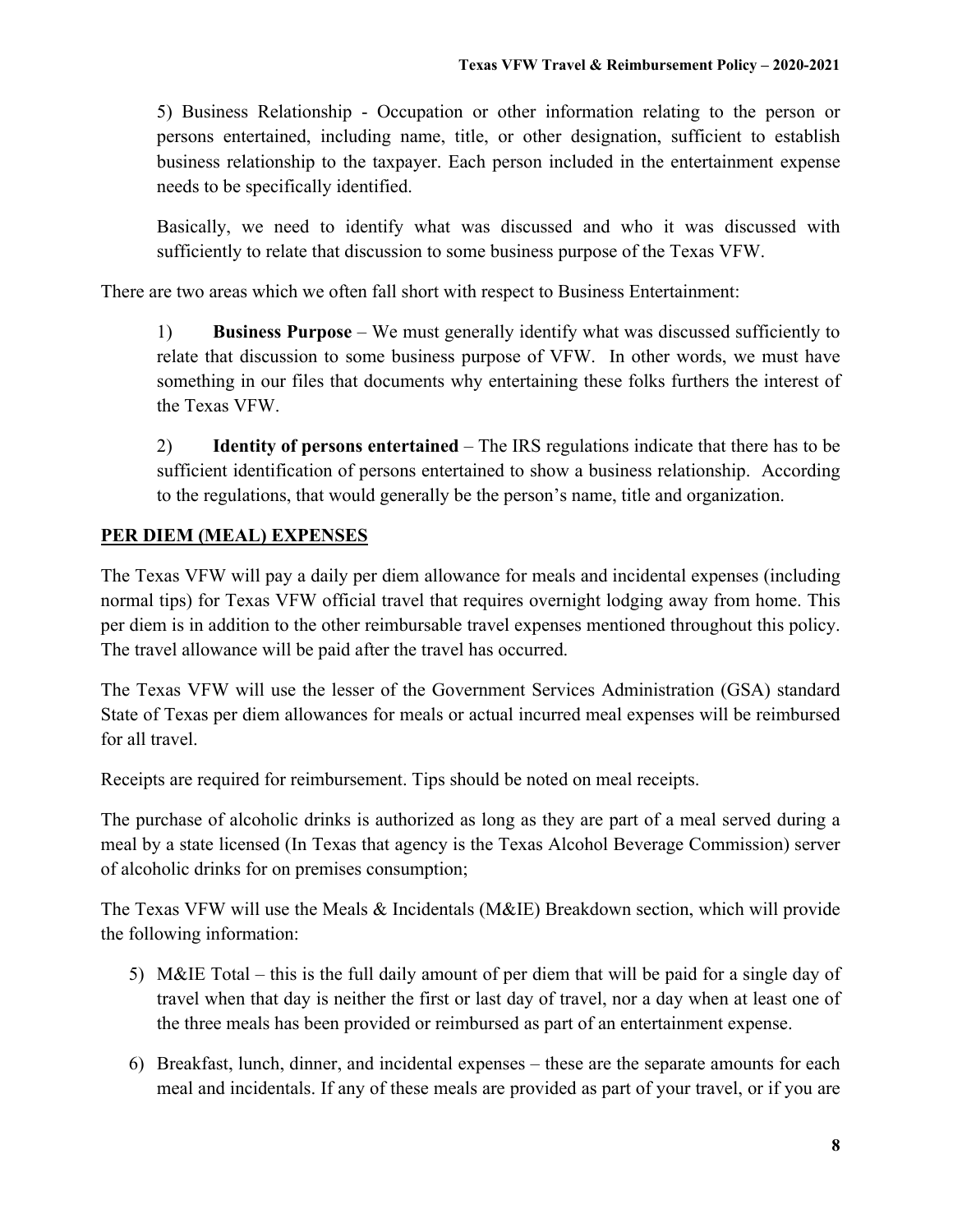reimbursed or are a party to any meal that is submitted for reimbursement as part of an Entertainment Expense, then the value of this meal(s) need to be deducted from the per diem amount you are eligible to receive. If all three meals are provided for the day, then you are only eligible to receive the daily allowance for Incidental Expenses.

7) First & last day of travel – this is the amount of per diem that will be paid on the first and last day of travel and equals 75% of M&IE Total.

The travel allowance will be requested on a Texas VFW Business Expense Reimbursement form and must include the dates and destination of the travel as well as the business purpose (such as District Meeting, National Convention, 710 Inspection, Post Suspension, etc.).

#### **MISCELLANEOUS EXPENSES**

Receipts for miscellaneous items must accompany all Claims for Reimbursement.

#### **PROHIBITED PURCHASES**

- Alcohol that is not for immediate on premises consumption with a meal. (e.g. -No purchases from liquor store.)
- Controlled substances of any type.
- The purchase of alcohol other than that purchased during a meal or entertainment event for on premises consumption is not authorized under any circumstance.
- The organization does not routinely provide reimbursement for the following types of expenditures:
- Business, First-class or charter travel.
- Tax indemnification and gross-up payments. (A gross-up is an additional amount of money added to a payment to cover the income taxes the recipient will owe on the payment. Grossing up is most often done for one-time payments, such as reimbursements for relocation expenses or bonuses.)
- Discretionary spending accounts.
- Housing allowance or use of residence for personal use.
- Payments for business use of personal residence.
- Health or social organization dues or initiation fees.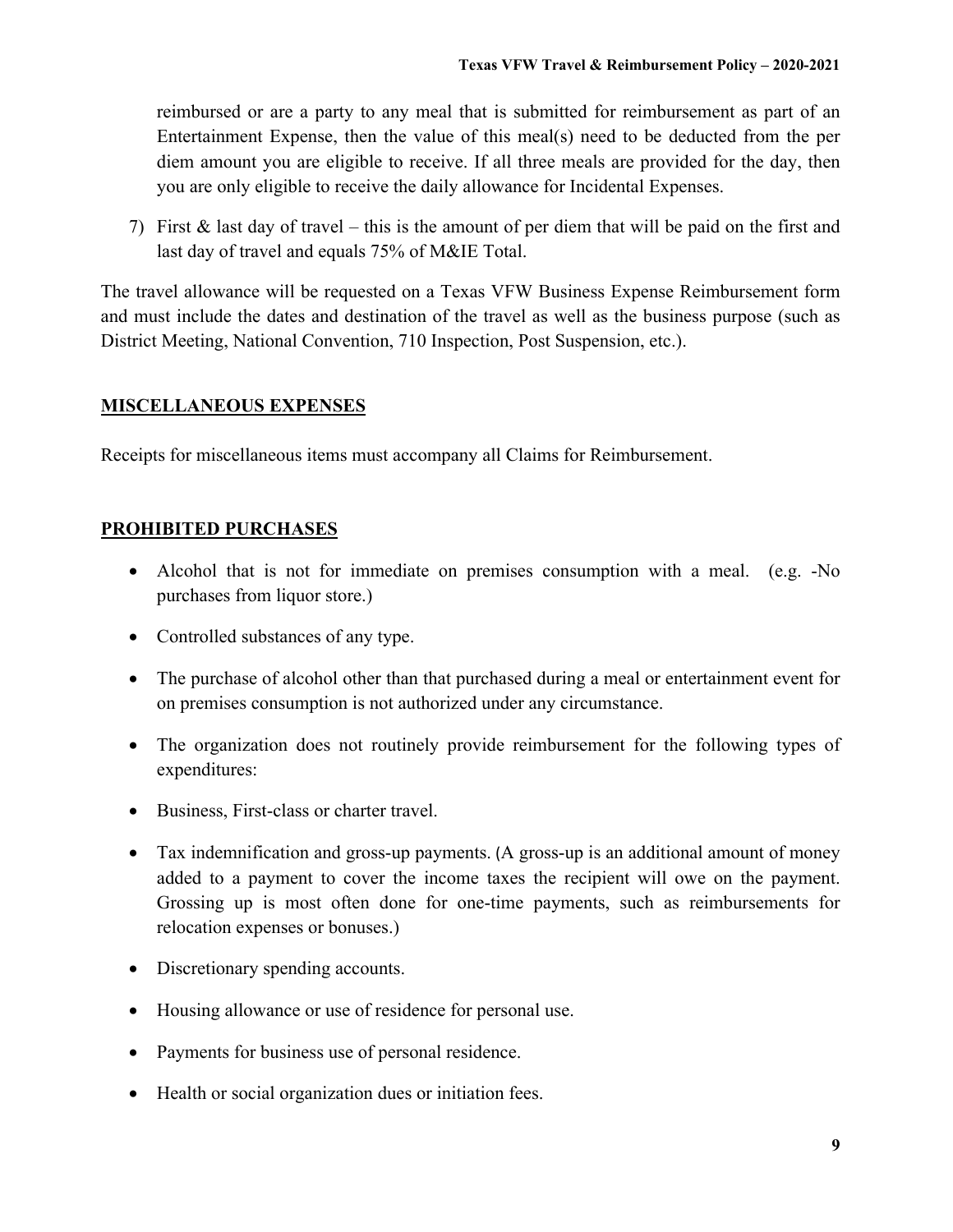- Personal services (e.g., maid, chauffeur, chef)
- Fines for traffic and parking violations.
- Personal travel insurance.
- Charges resulting from a traveler's failure to cancel guaranteed reservations.
- Collision damage waiver or personal accident insurance for rental cars.
- Any other expense that would be classified as prohibited.

**REMEMBER!** If you have any doubts as to whether or not a charge is reimbursable, call the State Adjutant/Quartermaster prior to incurring the charge/expense or starting the travel.

#### **CREDIT CARDS**

Officers and select members may be issued a Department Credit Card at the sole discretion of the State Quartermaster to be used to pay for rooms not reserved by the Department, a District, or a Post when traveling on official business. The card may also be used to pay for office supplies or necessary postage or items needed for Department sponsored activities or events.

Corporate credit cards may be issued for business use. Personal use of the cards is not authorized. Upon submission of receipts and proper documentation, reimbursement for authorized business expenses charged to the corporate credit cards will be made. Misuse will result in the loss of the use of the issued card(s).

The State Commander, Sr. Vice, Jr. Vice and A/Q will not receive M&IE for travel in advance.

Cardholders who are paid M&IE in advance for their travel are not authorized any charges related to food purchases and they will be billed for them and use of the card may be suspended or revoked if not approved in advance by the State Quartermaster.

If purchasing food for a group of members or guests, the cardholder must write on the receipt, the names of the members or guests attending the function (See "Additional Information for those holding Corporate Credit Cards" ON PAGE 16 AND 17.

ANY CHARGES MADE TO YOUR DEPARTMENT ISSUED CREDIT CARD THAT IS NOT ALREADY BUDGETED FOR IN ANOTHER LINE ITEM WILL BE TAKEN FROM THE OFFICERS ANNUAL LINE ITEM BUDGET.

ALL RECEIPTS FROM THE USE OF THE CREDIT CARDS AS WELL AS THE MONTHLY DETAIL REPORT (AS ATTACHED) WILL BE FORWARDED TO THE DEPARTMENT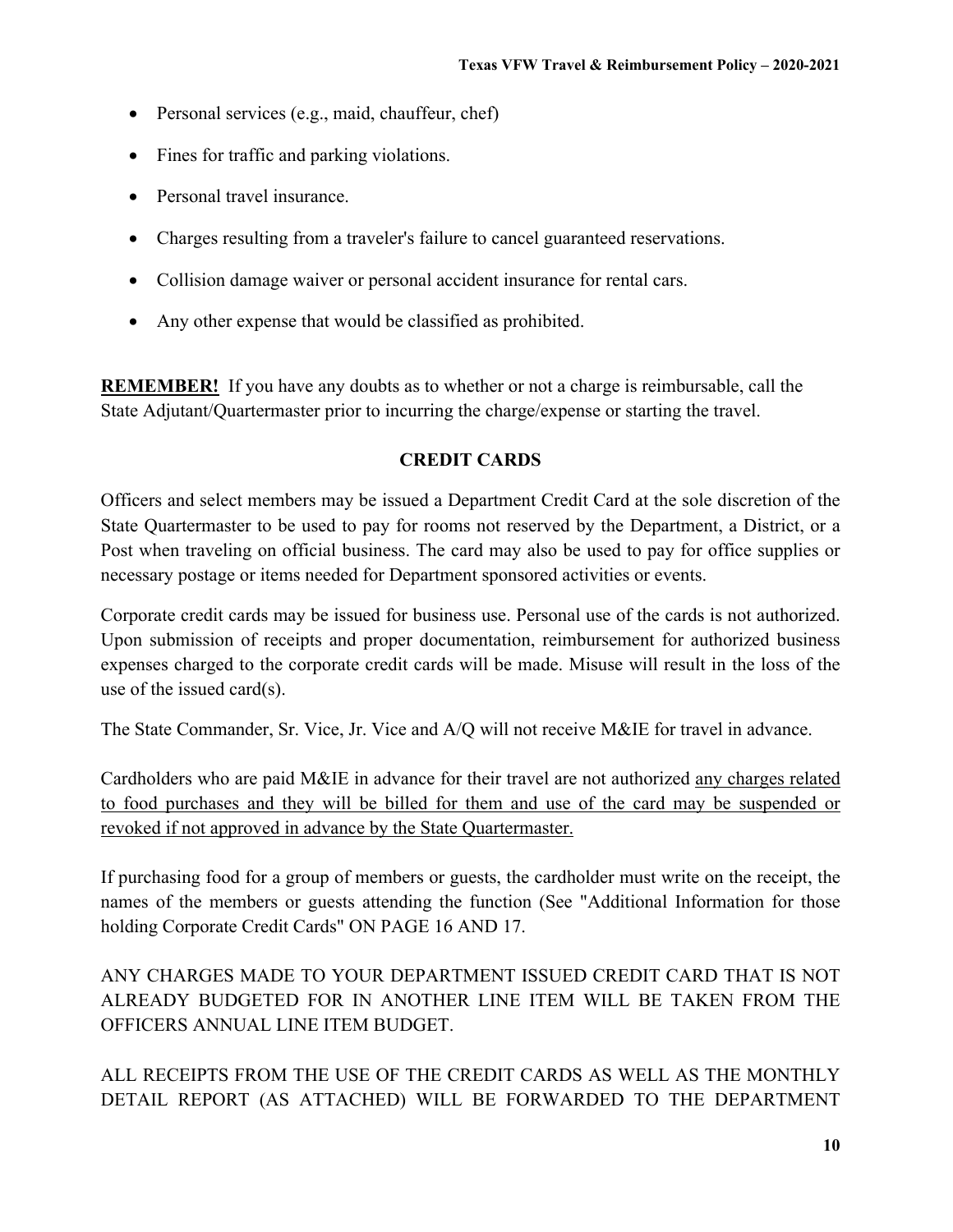QUARTERMASTER NO LATER THAN THIRTY (30) DAYS PAST THE END OF THE REPORTING MONTH.

IN NO CASE WILL THE DEPARTMENT CREDIT CARDS BE USED FOR THE PURCHASE OF ALCOHOLIC BEVERAGES FROM BEER & WINE/LIQUOR STORES WITH THE EXCEPTION OF DEPARTMENT SPONSORED HOSPITALITY ROOMS OR WHERE DRINKS ARE SERVED UNDER THE AUTHORITY OF A TABC CERTIFIED SERVER OR FOR IMMEDIATE ON PREMISES CONSUMPTION AT A RESTAURANT OR BAR LOCATED AT THE VFW EVENT SITE WHERE DRINKS ARE SERVED BY A TABC CERTIFIED OR OTHER STATE AGENCY CERTIFIED SERVER. THIS IS TO PREVENT ANY LIABILITY ON THE PART OF THE DEPARTMENT IN CASE OF SUBSEQUENT ACTS OR ACCIDENTS. IF, UPON REVIEW OF ANY RECEIPT, ALCOHOLIC BEVERAGE IS PURCHASED, THE STATE QUARTERMASTER WILL IMMEDIATELY REQUEST REIMBURSEMENT FROM THE CARDHOLDER FOR SUCH PURCHASES AND CREDIT CARD PERMISSION WILL BE REVOKED.

Prior to the purchase of any serial numbered item, approval must be made by the State Quartermaster and is subject to the budgeted amount for your position unless a specific line item is in the budget.

#### **ACCOUNTING CHARGES**

Unless otherwise specified, all travel expenses incurred directly by individuals or expended on their behalf, will be charged to their respective business expense accounts.

#### **RATES OF REIMBURSEMENT**

- 1. **Mileage:** Reimbursable at a rate of **fifty cents (\$.50)** per mile utilizing Google Maps or similar program to determine total mileage (round trip).
- **2. Per Diem:** Texas VFW per IRS requirements uses the lessor of the Government Services Administration (GSA) standard per diem allowances for the State of Texas for meals or actual incurred meal expenses will be reimbursed. Meals and Incidentals (M&IE): reimbursable at a rate of **fifty-five dollars (\$55) per full travel day and \$41.25 for first and last day of travel.** 
	- a. This is the full daily amount of per diem that will be paid for a single day of travel when that day is neither the first or last day of travel, nor a day when at least one of the three meals has been provided or reimbursed as part of an entertainment expense.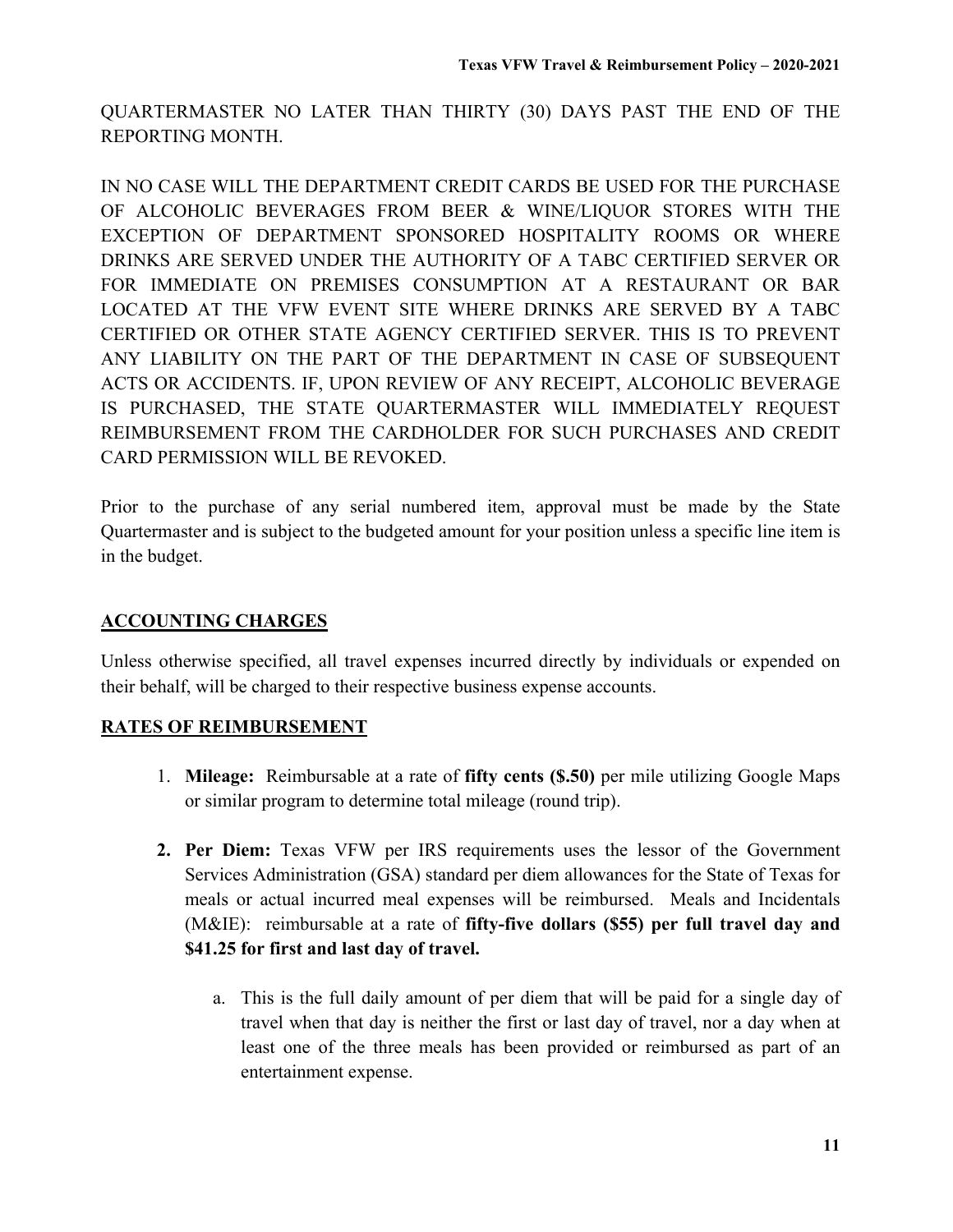- b. **Breakfast \$13.00, lunch \$14.00, dinner \$23.00,** and incidental expenses \$5.00 are the separate amounts for each meal and incidentals. If any of these meals are provided as part of your travel, or if you a party to any meal that you did not pay for and have a receipt for including any meal that is submitted for reimbursement as part of an Entertainment Expense from another, including meals purchased by officers using a Texas VFW issued Credit Card. Then the value of this meal(s) needs to be deducted from the per diem amount you are eligible to receive. If all three meals are provided for the day, then you are only eligible to receive the \$5 daily allowance for Incidental Expenses.
- 3. **Lodging:** Hotel rooms not to exceed **\$135.00** plus applicable taxes per day.

#### **TRAVEL EXPENSE GUIDELINES FOR THE STATE COMMANDER**

The General Travel Policy Guidelines apply to the State Commander, in addition to any specific policy guidelines noted here.

VEHICLE ALLOWANCE - At the beginning of the term, the State Commander will be provided a vehicle allowance not to exceed \$10,000. This amount will be reported as taxable income on Form W-2 or 1099 as appropriate during the calendar year in which the vehicle allowance occurs.

TRAVEL FOR SPOUSE/GUEST – Out of state travel expenses are paid for a spouse/guest to accompany the State Commander to the following events: Southern Conference meeting; Legislative Conference; Commander-in-Chief's Homecoming; National Convention; Commanders in Chiefs Membership Award Seminar if not provided by National. In addition, spousal travel is authorized when the spouse/guest is specifically invited, in writing, by the President or other cabinet level federal official to participate in an event with the VFW Commander-in-Chief and the President or cabinet official. Coach class air travel is authorized. If coach class is not available, the lowest available business class fare is authorized. Expenses incurred for spousal travel will be charged to the State Commander's business expense account with the exception of the Membership Award Seminar if provided by the National VFW. The cost for any other spousal or family travel will be the personal responsibility of the State Commander.

All travel expenses paid for a spouse/guest by the Texas VFW will be reported as taxable income on Form W-2 or 1099 as appropriate during the calendar year in which the travel occurs.

**CREDIT CARDS** - All Texas VFW credit cards must be returned to the Texas VFW at the end of the State Commander's term and prior to his departure from the State Convention.

The State Commander may not exceed the amount appropriated in his budget as approved by the Council of Administration in accordance with the Department of Texas VFW By-Laws.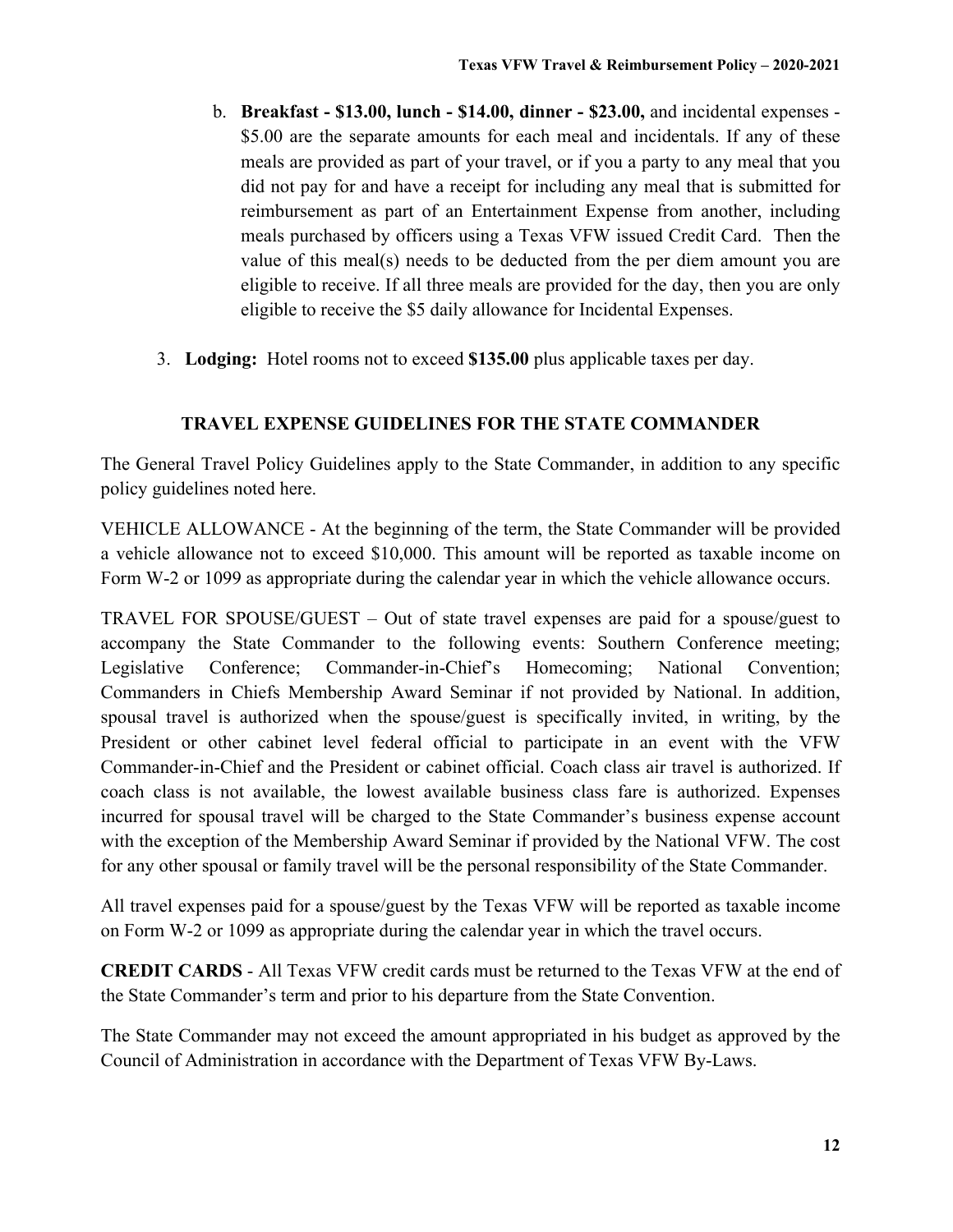#### **TRAVEL EXPENSE GUIDELINES FOR THE STATE Sr. AND Jr. VICE COMMANDER**

The General Travel Policy Guidelines apply to the State Senior Vice Commander and State Junior Vice Commander, in addition to any specific policy guidelines noted here.

VEHICLE ALLOWANCE - At the beginning of the term, the State Junior Vice Commander and State Senior Vice Commander will be provided a vehicle allowance not to exceed \$10,000. This amount will be reported as taxable income on Form W-2 or 1099 as appropriate during the calendar year in which the vehicle allowance occurs.

AIR TRAVEL – Economy or Coach Class air travel is authorized. If coach class is not available, the lowest available business class fare is authorized.

TRAVEL FOR SPOUSE/GUEST – Out of state travel expenses are paid for a spouse/guest to accompany the State Sr. Vice and Jr. Vice Commander to the following events: Southern Conference meeting; Legislative Conference; National Convention; Commanders in Chiefs Membership Award Seminar if not provided by National. In addition, spousal travel is authorized when the spouse/guest is specifically invited, in writing, by the President or other cabinet level federal official to participate in an event with the VFW Commander-in-Chief and the President or cabinet official. Coach class air travel is authorized. If coach class is not available, the lowest available business class fare is authorized. Expenses incurred for spousal travel will be charged to the State Commander's business expense account with the exception of the Membership Award Seminar if provided by the National VFW. The cost for any other spousal or family travel will be the personal responsibility of the State Sr. Vice and Jr. Vice Commander respectfully.

All travel expenses paid for a spouse/guest by the Texas VFW will be reported as taxable income on Form W-2 or 1099 as appropriate during the calendar year in which the travel occurs.

ROOM ACCOMMODATIONS FOR OTHERS - The State Quartermaster will ensure that not more than two (2) regular hotel room accommodations for no more than two (2) nights at the location of the State Convention for use by family members or guests of the State Senior Vice Commander are included as part of the State Convention expenses.

#### **TRAVEL EXPENSE GUIDELINES FOR THE STATE ADJUTANT/QUARTERMASTER**

The General Travel Policy Guidelines apply to the State Adjutant/Quartermaster, in addition to any specific policy guidelines noted here.

VEHICLE ALLOWANCE - The State Adjutant/Quartermaster will be provided a vehicle allowance not to exceed \$6,000 per year. This amount will be reported as taxable income on Form W-2 or 1099 as appropriate during the calendar year in which the vehicle allowance occurs.

TRAVEL FOR SPOUSE/GUEST – Out of state travel expenses are paid for a spouse/guest to accompany the State Adjutant/Quartermaster to the following events: Southern Conference meeting; Legislative Conference; Commander-in-Chief's Homecoming; National Convention;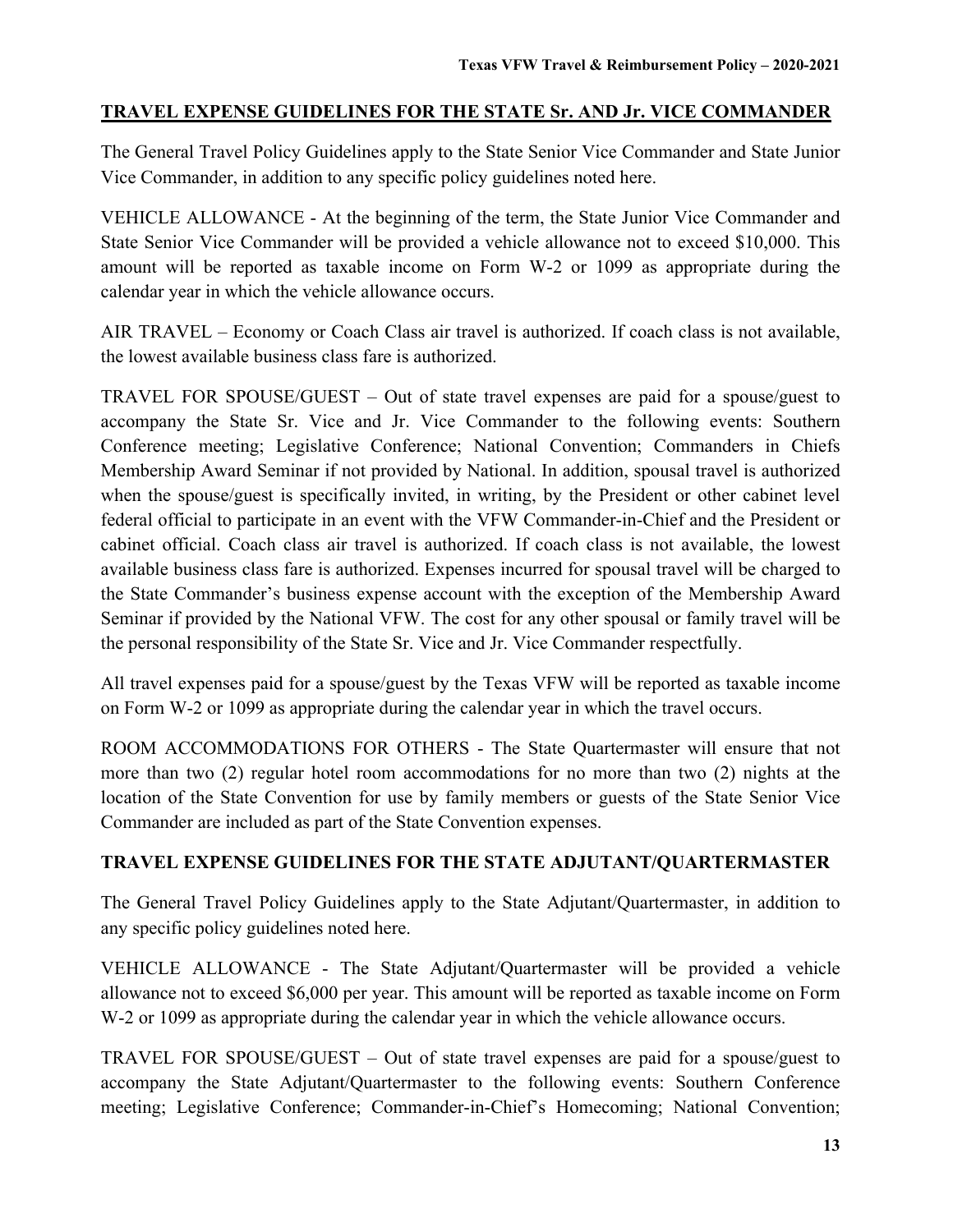Commanders in Chiefs Membership Award Seminar if not provided by National. In addition, spousal travel is authorized when the spouse/guest is specifically invited, in writing, by the President or other cabinet level federal official to participate in an event with the VFW Commander-in-Chief and the President or cabinet official. Coach class air travel is authorized. If coach class is not available, the lowest available business class fare is authorized. Expenses incurred for spousal travel will be charged to the State Adjutant/Quartermaster business expense account with the exception of the Membership Award Seminar if provided by the National VFW. The cost for any other spousal or family travel will be the personal responsibility of the State Adjutant/Quartermaster.

All travel expenses paid for a spouse/guest by the Texas VFW will be reported as taxable income on Form W-2 or 1099 as appropriate during the calendar year in which the travel occurs.

## **TRAVEL EXPENSE GUIDELINES FOR THE IMMEDIATE PAST STATE COMMANDER**

The Immediate Past State Commander is authorized the same allowances as authorized for the Council of Administration members for attendance at the National Convention minus any reimbursements from National:

# **TRAVEL EXPENSE GUIDELINES FOR DEPARTMENT COUNCIL OF ADMINISTRATION MEETINGS**

The Texas VFW Council or Administration consists of the following State Officers: State Commander, Sr. Vice, Jr. Vice A/Q, Chief of Staff, Judge Advocate, Chaplain, Surgeon, Inspector, Service Officers, Officer of the Day, Deputy State Inspectors, Immediate Past State Commander, District Commanders, or in their absence the District Sr. or Jr. Vice Commander and Department employees will be authorized mileage, a hotel room, and M&IE for attending and participating in any State Council of Administration meeting, provided they are present and answer the roll.

In addition, they are required to remain during the entire time of the event when reimbursed.

Reimbursements are to be made at the closing session of each event or at such a time as directed by the State Commander and/or Quartermaster.

Travel is authorized one (1) day in advance of the starting session of the event where the Council meeting will take place and one (1) day after the last day of the session.

Those who reside more than 400 miles from the designated meeting location may request one (1) additional travel day and one (1) additional hotel room if driving, before and after an authorized meeting from the State Quartermaster.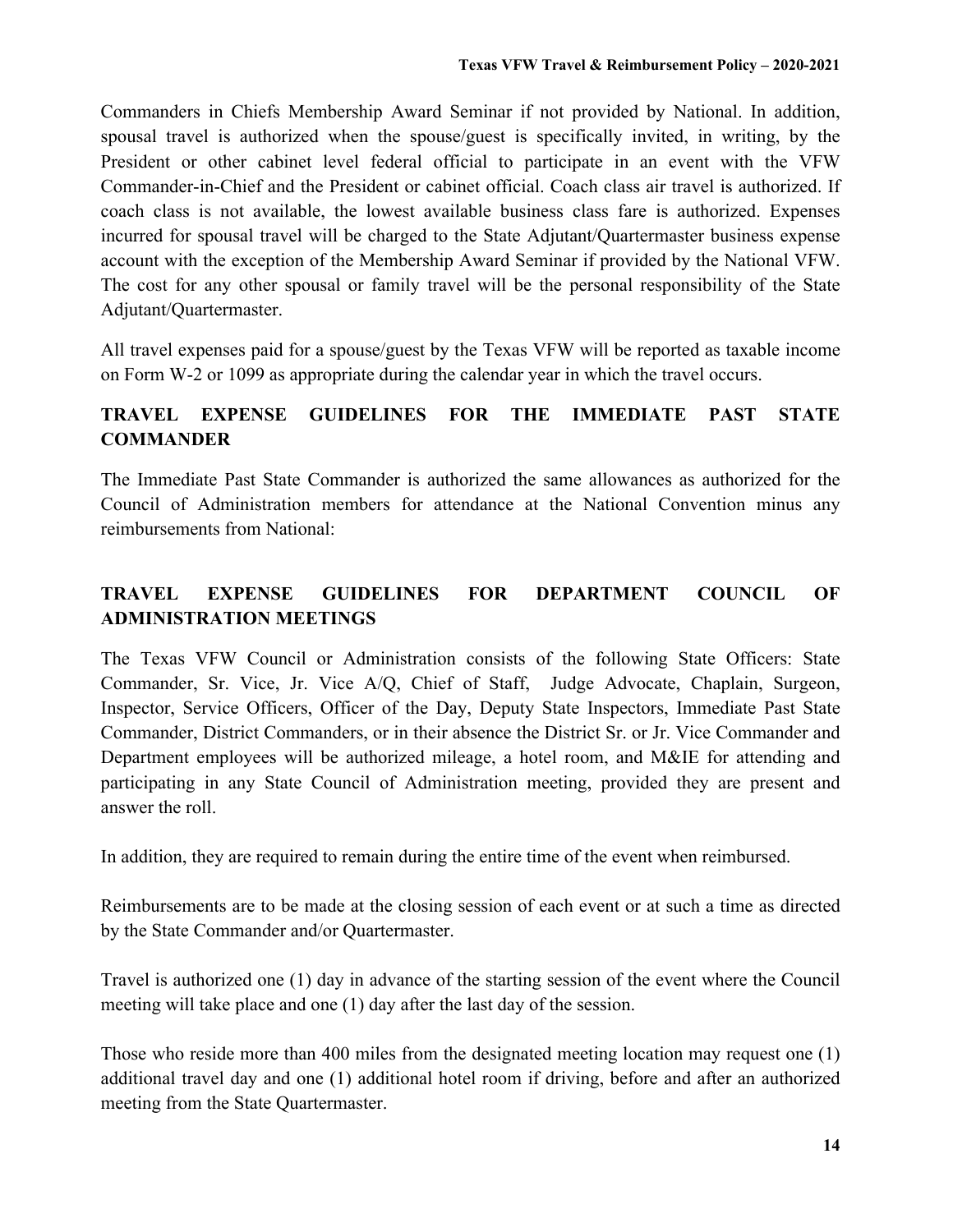State Council of Administration meetings are held during the following events

- 1. Officer Training School/Council of Administration Meeting.
- 2. Mid-Winter Convention/Council of Administration Meeting.
- 3. State Commanders Homecoming/ Council of Administration Meeting.
- 4. State Convention/Council of Administration Meeting.
	- a. Newly elected/appointed officers. District Commanders, Department Officers, and Committee Chairs elected/appointed to serve for the ensuing year, unless already authorized expenses as a Department Officer for the current year.

#### **District Commanders**

It is the policy of the Department of Texas VFW to reimburse District Commanders for authorized expenses incurred in the performance of their duties as a State Officer as directed by the State Commander at the rate as authorized in these guidelines.

The following guidelines should be followed when submitting Claims for Reimbursement. Any **deviation** from these guidelines must be **approved in advance** by the **State Commander and/or the State Quartermaster.** 

**Any District Commander/SVC or JVC living outside the boundaries of the District will only be authorized travel from that point in the District closest to their home and the destination for all inspection purposes.** 

**1. Post Inspections.** The District Commander or if authorized by the State Commander, the District Senior Vice Commander or District Junior Vice Commander will be authorized mileage to make one (1) visit to each Post in their District for the purpose of conducting a Post Inspection. **The Post Inspection Report must accompany the Claim for Reimbursement. No M&IE or Hotel reimbursement is authorized. Any other travel within the District will not be reimbursed unless such travel is approved in advance by the State Commander.** 

Overnight travel for trips made by the District Commander for the purpose of conducting inspections of Posts more than 200 miles one way from their home must be approved in advance by the State Quartermaster.

**Telephone, postage, copying expenses or traveling within the District for other than the one (1) authorized Post Inspection visit IS NOT reimbursable and is the responsibility of the Districts.**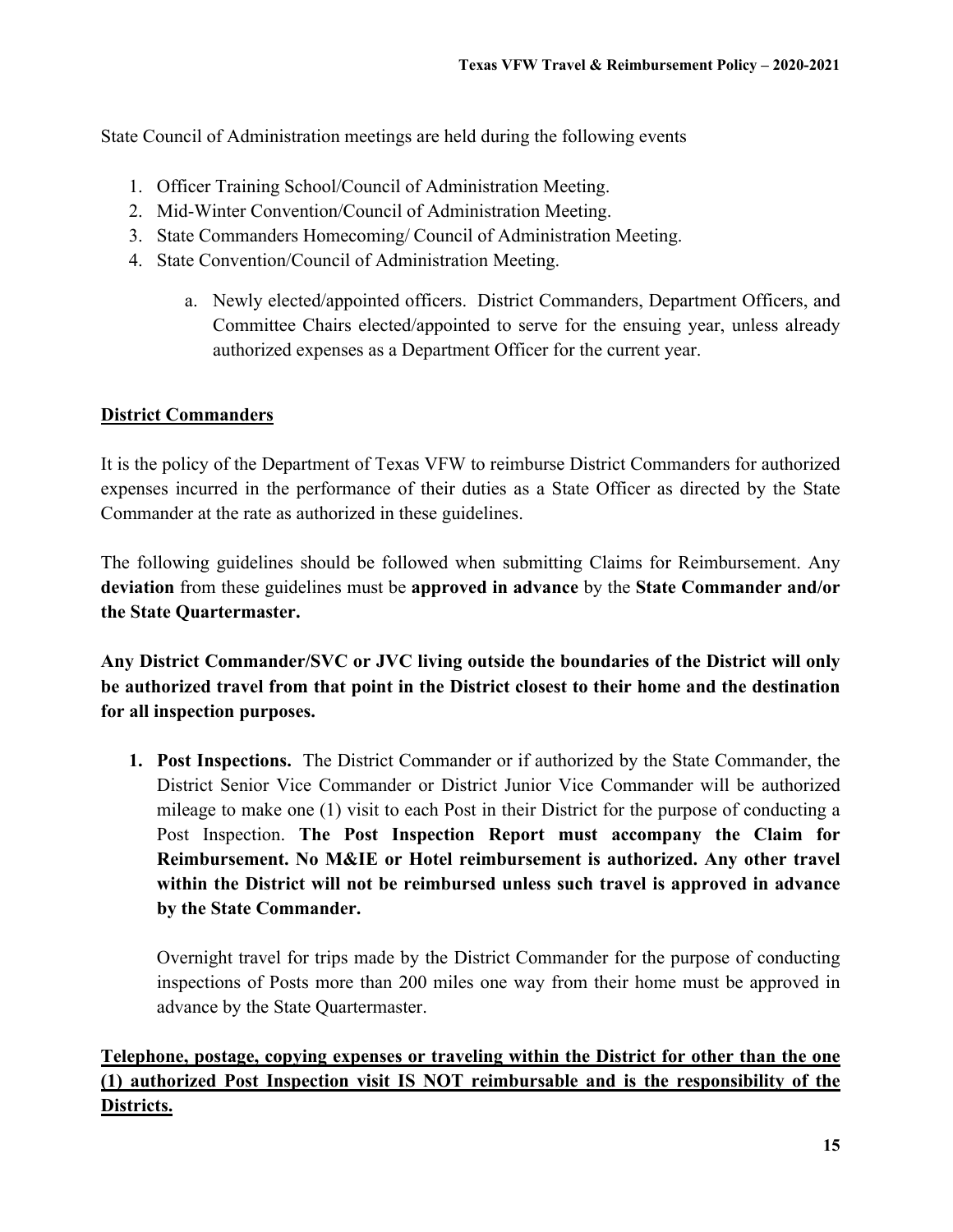#### **Department Representatives**

For Department representatives at District meetings, the Texas VFW Adjutant/Quartermaster will ensure that only one (1) Representative is reimbursed in accordance with these guidelines. Payment to any other officer/member is prohibited unless authorized by the State Commander and does not exceed budgeted amount for the position that the officer/member holds. (e. g. State Officer or Committee Chair for information or training purposes.).

Department Representatives sent at the direction of the Department Commander will be notified of the allowable reimbursement prior to travel.

Miscellaneous expenses will be reimbursed when required to carry out the duties and responsibilities of the Department Representative. Proof of expense/receipts must accompany the Claim for Reimbursement.

#### **Committee Chair's**

Committee Chair's will be reimbursed following the guidelines below:

- 1. **Mid Winter Convention.** Three (3) days
- 2. **State Convention.** Three (3) days
- 3. **Incoming Committee Chairman 2020-2021 (State Convention).** Two (2) days
- 4. **Miscellaneous Expenses.** Authorized reimbursement for actual expenses of complying with the duties of their appointment, subject to prior approval by the State Commander.
- 5. **Official Travel.** Authorized per diem and mileage when directed to travel in the performance of their duties by the State Commander resulting in overnight travel.
- 6. **Officers Training Seminar.** Travel to the annual Officer Training Seminar (OTS) IS NOT authorized unless the State Commander approves the travel and does not exceed the budget for the Committee Chair position.

#### **Budget and Finance Committee**

The members of the Budget and Finance Committee will be authorized the same allowances as authorized for the Council of Administration members.

#### **Credentials Committee**

The members of the Credentials Committee will be authorized the same allowances as authorized for the Council of Administration members.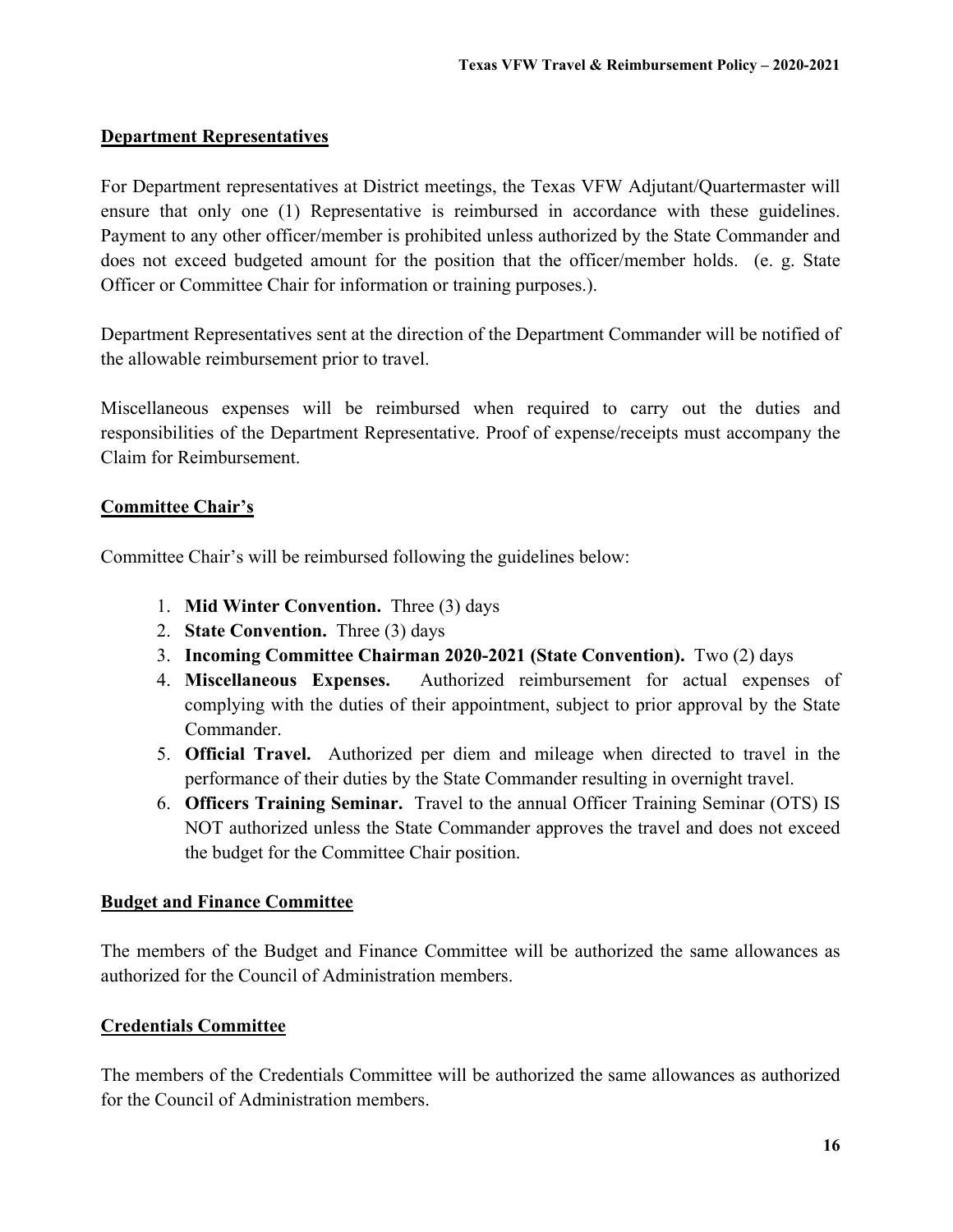#### **Past State Commanders**

Past Texas VFW State Commanders will be authorized expenses for the annual State Convention for four (4) nights.

Past Texas VFW State Commanders must answer the roll call at the Council of Administration meeting at the beginning of the State Convention and at all business sessions to receive reimbursement.

Past State Commanders will need to make their own hotel reservations and submit their own Texas VFW Reimbursement Form after the State Convention.

#### **Department Employees**

Department Employees (other than those acting in the capacity of a State Officer or State Appointee) required to travel at the direction of the State Commander or the State Adjutant/Quartermaster in their capacity as employees will be authorized to claim reimbursement for the period assigned.

Cost of any banquet or function tickets as required

## **Department appointed Administrative Committee (For Post Suspensions) and Post Special Inspections**

All costs associated with the suspension of a VFW Post and the assignment of Administrative Committee members to supervise the operation of the Post while under suspension or the assignment of Department Inspectors/Officers, at the request of the Post/District, will be the responsibility of the Post/District as appropriate provided that funds are available within the applicable entity. The State Commander will make the decision after a review of the Post Financial Status.

Note: If the visit is more than one (1) night, you must let the State Quartermaster know. Administrative Committee members are authorized to be reimbursed for expenses necessary to ensure the security of the suspended Post or the protection of Post assets. Administrative Committee members are authorized to order the Post Quartermaster to withdraw funds from the Post for any expenses necessary to ensure compliance with the terms of suspension and to enforce the orders of the State Commander provided that funds are available within the applicable entity. Administrative Committee members will ensure that those Posts in arrears at the time of suspension make immediate payments to settle any debt to the Texas VFW prior to the payment of any other obligation.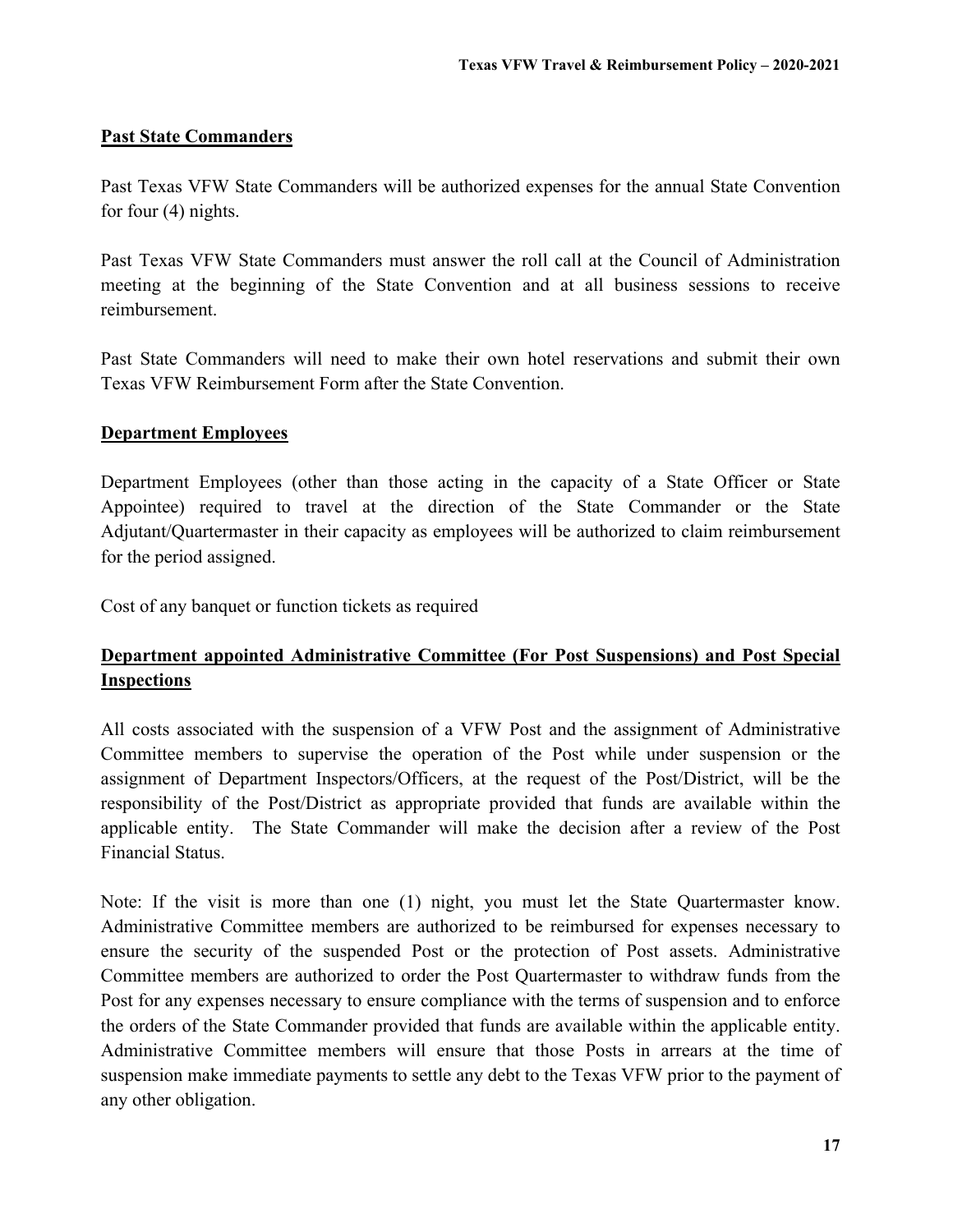# **THESE COSTS WILL BE ADDED TO THE SUSPENSION LETTER AS AN ADDENDUM OR AS A LETTER TO THE APPLICABLE POST/DISTRICT COMMANDER SO THAT THEY ARE FULLY INFORMED OF THIS POLICY.**

#### **State Surgeon**

The State Surgeon duties shall include, but will not be restricted to, visiting and reporting on VA facilities in the state of Texas, when deemed necessary and approved in advance by the State Commander. Reimbursement for only one visit per VA facility unless approved by the State Commander in advance. A written report must accompany the reimbursement form describing the details of the visit.

#### **State Service Officers**

State Service Officers will be reimbursed for allowable expenses at the rates noted for all travel outside of their respective Regional Offices when conducting the business of this organization, when approved in advance by the State Adjutant/Quartermaster.

#### **ADDITIONAL GUIDELINES**

FOR ANY TRAVEL OR EXPENSES NOT COVERED IN THESE GUIDELINES, THE STATE COMMANDER IS THE APPROVING AUTHORITY PROVIDING SUCH EXPENDITURES DO NOT EXCEED THE BUDGET AS ESTABLISHED BY THE COUNCIL OF ADMINISTRATION.

ALL REIMBURSEMENTS MUST MEET THE REQUIREMENTS CONTAINED IN THESE GUIDELINES AS WELL AS ANY REQUIREMENTS LISTED IN THE DEPARTMENT OF TEXAS VFW BY-LAWS.

WHERE THERE IS A CONFLICT BETWEEN THESE GUIDELINES AND THE TEXAS VFW BY-LAWS, THE TEXAS VFW BY-LAWS WILL TAKE PRECEDENT.

ALL RECEIPTS FOR ANY AUTHORIZED EXPENSE, BY ANY MEMBER OF THE TEXAS VFW, MUST BE SUBMITTED TO THE DEPARTMENT QUARTERMASTER WITHIN THIRTY (30) DAYS OF COMPLETION OF THE TRAVEL OR ANY OTHER RELATED EXPENSES ALONG WITH THE "EXPENSE CLAIM FOR REIMBURSEMENT" FORM. Failure to do so subjects the claim to be null and void.